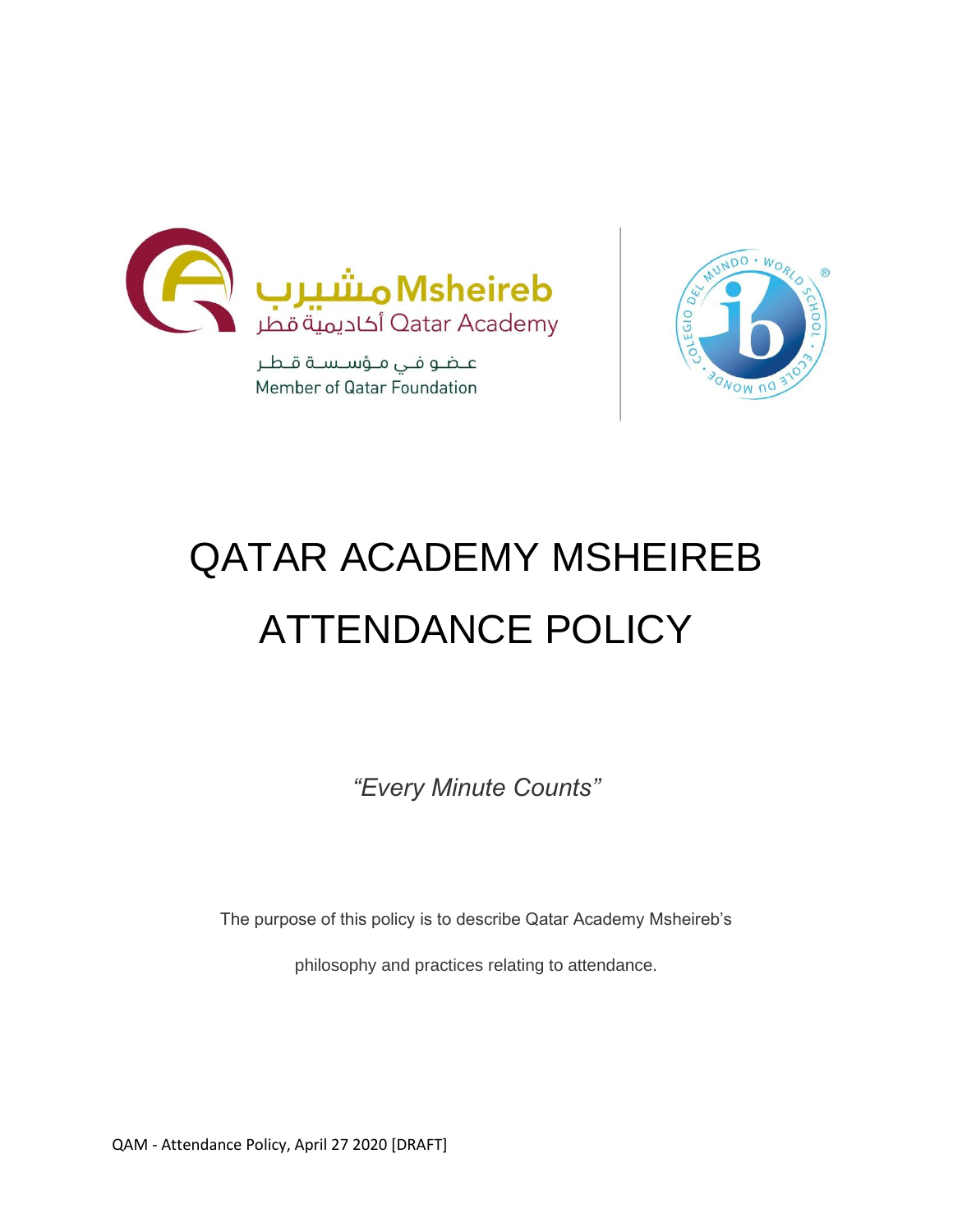### **QATAR ACADEMY MSHEIREB MISSION STATEMENT**

To create an effective learning environment to develop internationally minded, empathetic lifelong learners through a dual-language program emphasizing inquiry-based practices.

### **LEARNER PROFILE ATTRIBUTES**

**Inquirers** They develop their natural curiosity. They acquire the skills necessary to conduct inquiry and research and show independence in learning. They actively enjoy learning and this love of learning will be sustained throughout their lives.

**Knowledgeable** They explore concepts, ideas and issues that have local and global significance. In so doing, they acquire in-depth knowledge and develop understanding across a broad and balanced range of disciplines.

**Thinkers** They exercise initiative in applying thinking skills critically and creatively to recognize and approach complex problems, and make reasoned, ethical decisions.

**Communicators** They understand and express ideas and information confidently and creatively in more than one language and in a variety of modes of communication. They work effectively and willingly in collaboration with others.

**Principled** They act with integrity and honesty, with a strong sense of fairness, justice and respect for the dignity of the individual, groups and communities. They take responsibility for their own actions and the consequences that accompany them.

**Open-minded** They understand and appreciate their own cultures and personal histories, and are open to the perspectives, values and traditions of other individuals and communities. They are accustomed to seeking and evaluating a range of points of view, and are willing to grow from the experience.

**Caring** They show empathy, compassion and respect towards the needs and feelings of others. They have a personal commitment to service, and act to make a positive difference to the lives of others and to the environment.

**Risk-takers** They approach unfamiliar situations and uncertainty with courage and forethought, and have the independence of spirit to explore new roles, ideas and strategies. They are brave and articulate in defending their beliefs.

**Balanced** They understand the importance of intellectual, physical and emotional balance to achieve personal well-being for themselves and others.

**Reflective** They give thoughtful consideration to their own learning and experience. They are able to assess and understand their strengths and limitations in order to support their learning and personal development.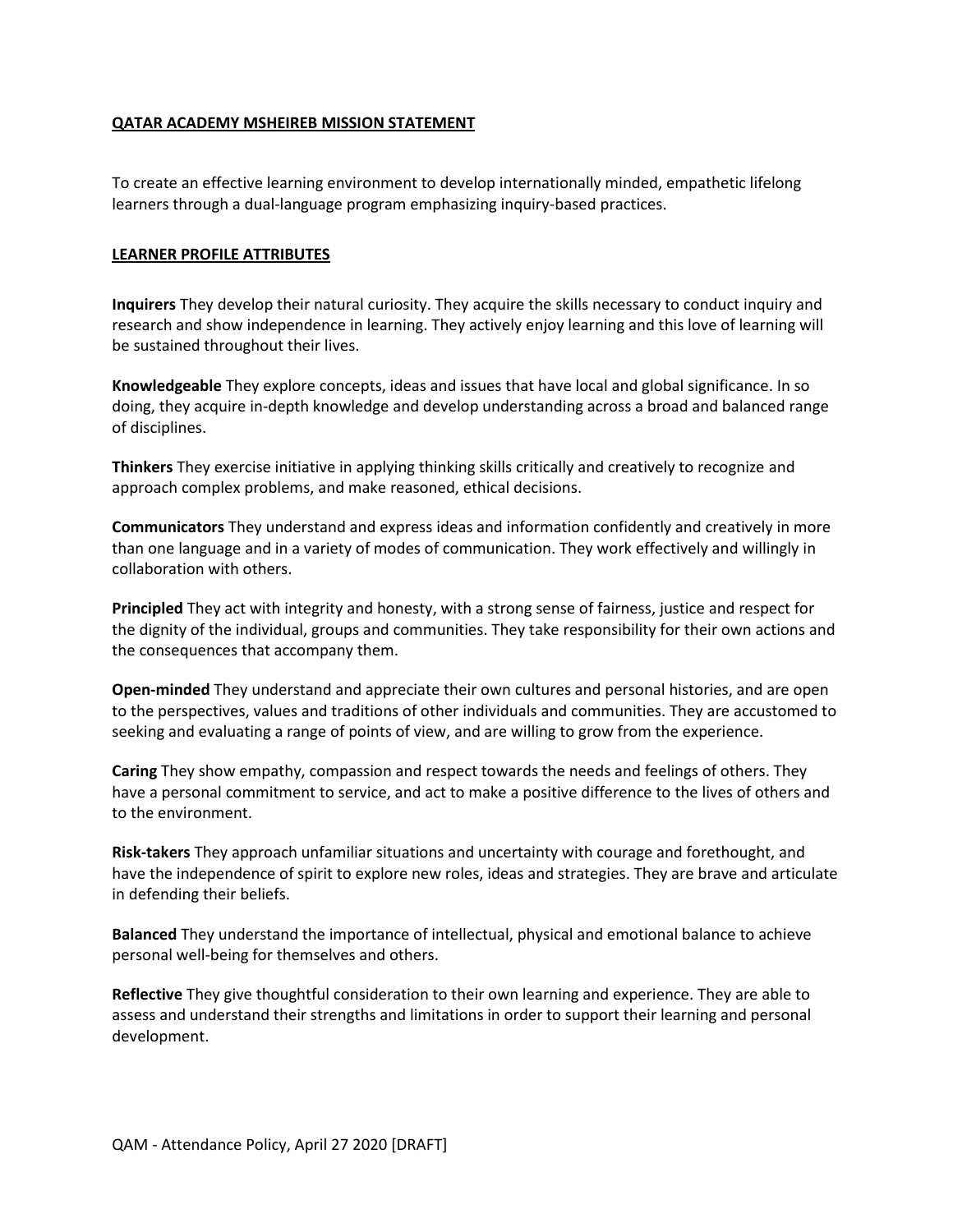**ABSENCE** All students are expected to attend school every day. However, if a child is absent, for any reason, parents are requested to advise the school, by telephone or email before 7:15 am on the day of absence. Absence will be recorded as either excused or unexcused as follows:

| <b>Reason for Absence</b> | Excused                    | Unexcused                     |
|---------------------------|----------------------------|-------------------------------|
| <b>Illness</b>            | With Doctor Note           | Without Doctor Note           |
| <b>Family Emergency</b>   | With provision of evidence | Without provision of evidence |
| Hajj or Omra              | With documentation         | Without documentation         |

Total absences (both excused and unexcused) will be documented on formal student reports.

To ensure the safety of all QAM students, the school will contact parents by SMS if children have not arrived at school by 7:30 am. Parents who have advised the school about the absence will not be contacted.

A minimum of 90% attendance is required for all students.

| Absent Days (in the year) | Action                                                            |
|---------------------------|-------------------------------------------------------------------|
| 1 day                     | <b>SMS Notification</b>                                           |
| 10 days                   | Meeting convened with Well-being coach to address attendance.     |
|                           | Attendance agreement signed by parents.                           |
| 15 days                   | <b>Attendance Alert</b>                                           |
|                           | Meet with Assistant Principal / Well-being Coach                  |
| 20 days                   | <b>Final Attendance Conference</b>                                |
|                           | Meet with Principal                                               |
|                           | Discretionary retention / attendance contract to retain enrolment |

In the case of extended excused absence, the above steps may not apply, as excused leave is conditional on the understanding that the learning profile of a child who accrues more than 20 days of absence that *includes excused leave* will be assessed to determine readiness for promotion for the next academic year. This may require a formal assessment.

**TARDY** At QAM the school day begins at 7:00 am / 7:15 am (for Early Years). Punctuality is important because learning begins at 7:00 am / 7:15 am. Students who are late are missing opportunities to learn. Parental support and assistance is required to model good time management, and to demonstrate a commitment to education.

### **KG - G5 Students**

| 6:30 am - 6:45 am    | Early arrival (Supervision on Level BM) |
|----------------------|-----------------------------------------|
| $6:45$ am $-6:55$ am | Student arrival and entry to classrooms |
| 7:00 am              | Bell rings & learning begins            |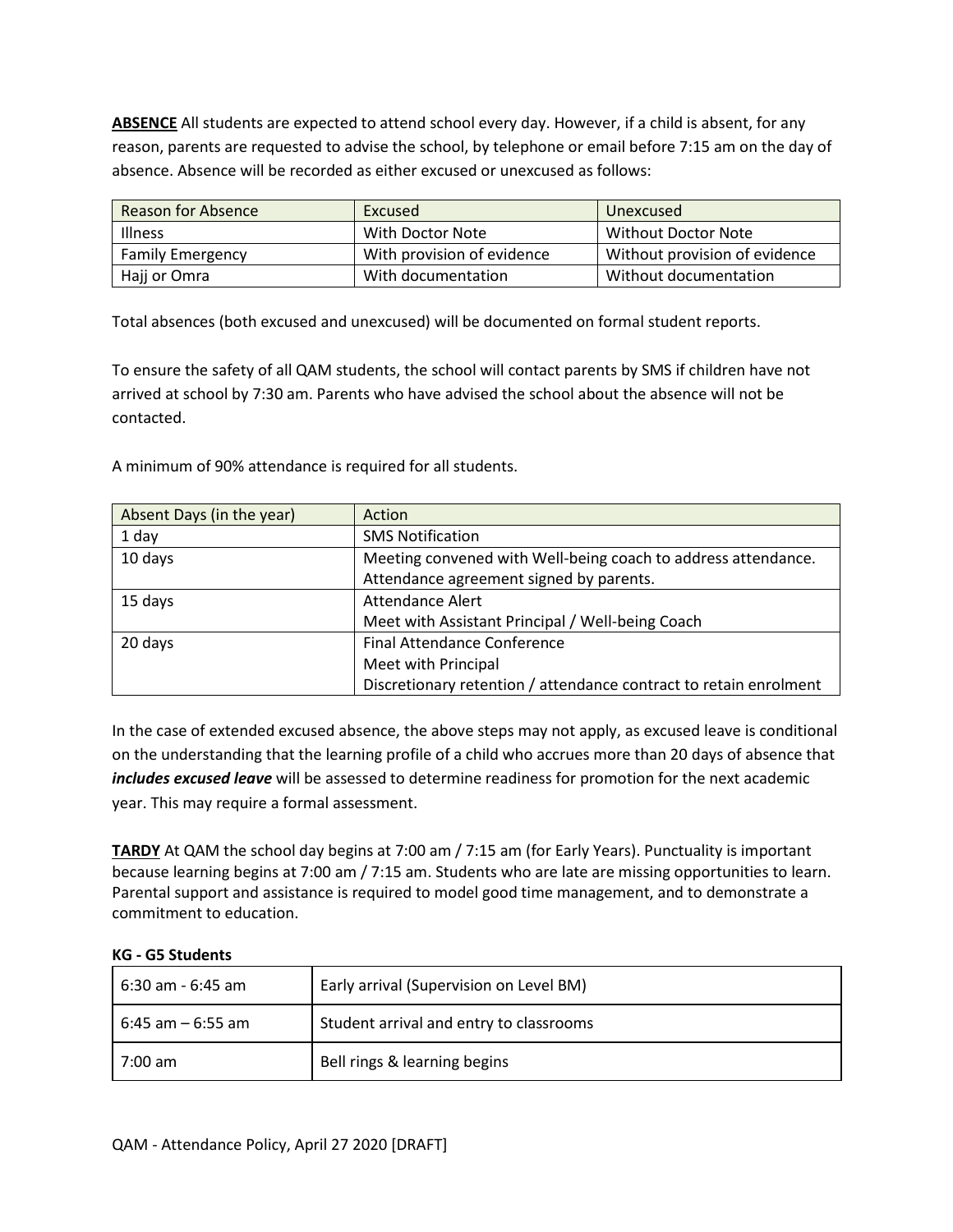| $7:00$ am $-7:15$ am    | Late student registration and collection of tardy pass (Level B1)  |
|-------------------------|--------------------------------------------------------------------|
| After 7:15 am           | Late student registration and collection of tardy pass (Reception) |
| Note that after 7:00 am | Students will not be accepted into class without a tardy pass.     |

#### **Pre3 and Pre4 Students**

| 6:45 am - 7:15 am       | Student arrival / Soft start                                       |
|-------------------------|--------------------------------------------------------------------|
| After 7:15 am           | Late student registration and collection of tardy pass (Reception) |
| Note that after 7:15 am | Students will not be accepted into class without a tardy pass.     |

| Tardy Arrival (per semester)   | Action                                                       |
|--------------------------------|--------------------------------------------------------------|
| One week with two or more      | <b>SMS</b> notification                                      |
| tardy days                     |                                                              |
| Five weeks with two or more    | Meeting convened with Well-being coach to address tardiness. |
| tardy days                     | Tardy agreement signed by parents.                           |
| = 5 SMS notifications)         |                                                              |
| Ten weeks with two or more     | <b>Tardy Alert</b>                                           |
| tardy days                     | Meet with Assistant Principal / Well-being Coach             |
| = 10 SMS notifications)        |                                                              |
| Fifteen weeks with two or more | <b>Final Tardy Conference</b>                                |
| tardy days ( $= 15$ SMS        | Meet with Principal                                          |
| notifications)                 |                                                              |

**EARLY PICK UP** It is expected that students will remain at school for the duration of the school day. In unavoidable situations, parents must contact the school in advance to seek permission to collect their child/ren early. Otherwise, please make appointments for students outside of school hours.

### **Please email or phone the school receptionist:**

**Telephone:** +974 4454 2662 **Email:** [qamsheireb@qf.org.qa.](mailto:qamsheireb@qf.org.qa)

Students are not to be collected directly from the classroom.

Early Pick up will be monitored and recorded as either excused or unexcused depending on the reason and the provision of documentation.

| Reason for Absence         | Excused                    | Unexcused                     |
|----------------------------|----------------------------|-------------------------------|
| <b>Medical Appointment</b> | With Doctor Note           | Without Doctor Note           |
| <b>Family Emergency</b>    | With provision of evidence | Without provision of evidence |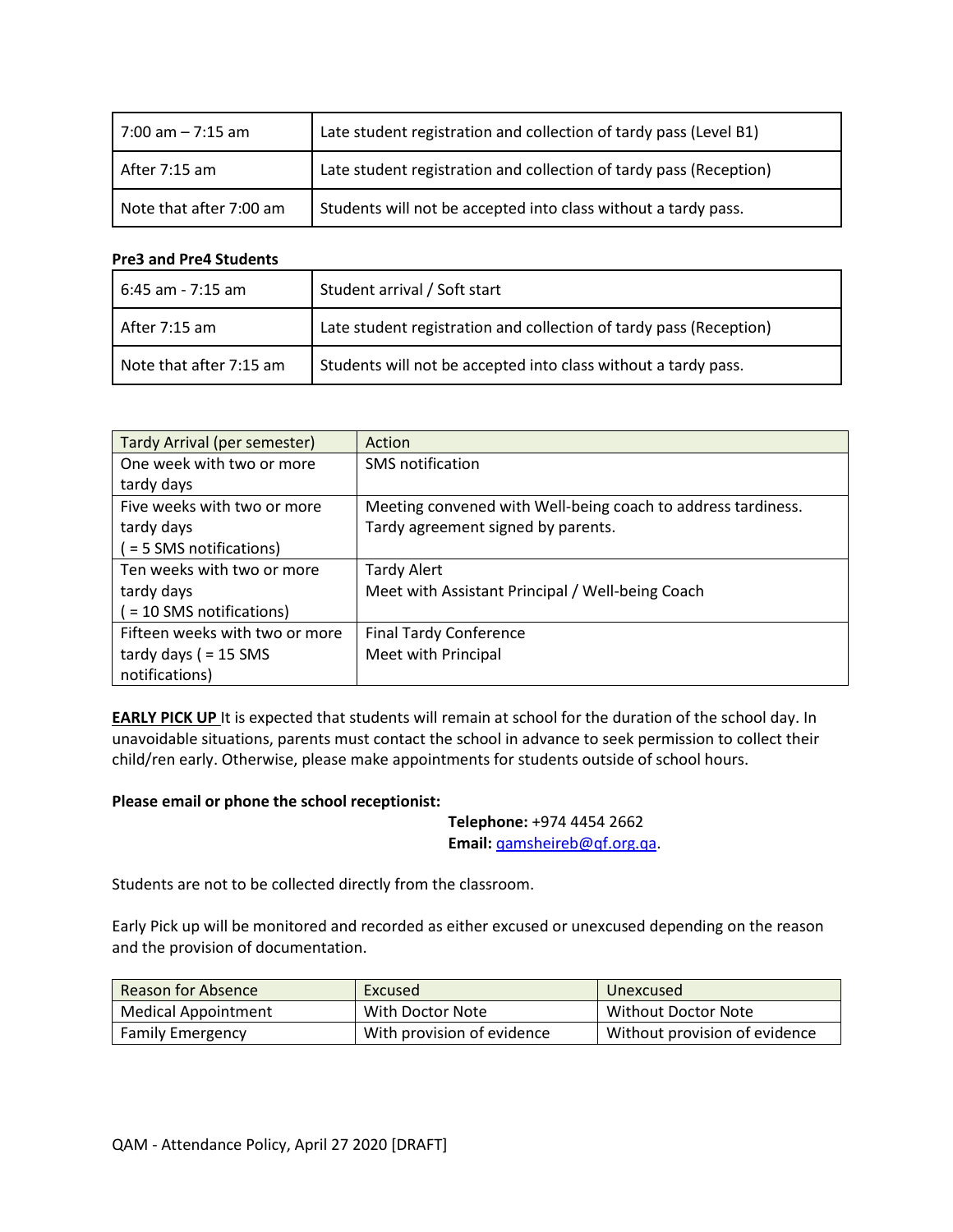| Early Pick Up (unexcused) | Action                                                           |
|---------------------------|------------------------------------------------------------------|
| Per Semester              |                                                                  |
| 5 times                   | <b>SMS Notification</b>                                          |
| 10 times                  | Meeting convened with Well-being coach to address early pick up. |
|                           | Pickup agreement signed by parents.                              |
| 15 times                  | Early Pick up Alert                                              |
|                           | Meet with Assistant Principal / Well-being Coach                 |
| 20 times                  | Final Early Pick Up Conference                                   |
|                           | Meet with Principal                                              |

## **PICK UP**

All students must be collected from school within 15 minutes from dismissal time as per the following schedule:

| Dismissal and Supervision times: Sunday, Monday, Wednesday & Thursday |                        |                         |                     |
|-----------------------------------------------------------------------|------------------------|-------------------------|---------------------|
| Grade                                                                 | <b>School Day Ends</b> | <b>Supervision Ends</b> | Location of Pick Up |
| Pre3 & Pre4                                                           | $12:00 \text{ pm}$     | $12:15 \text{ pm}$      | Classroom           |
| KG - G1                                                               | $2:00 \text{ pm}$      | $2:15$ pm               | Classroom           |
| $G2 - G5$                                                             | $2:00 \text{ pm}$      | $2:15 \text{ pm}$       | Cafeteria           |

Please note early dismissal **every Tuesday**.

| Dismissal and Supervision times: Tuesday |                        |                         |                     |
|------------------------------------------|------------------------|-------------------------|---------------------|
| Grade                                    | <b>School Day Ends</b> | <b>Supervision Ends</b> | Location of Pick Up |
| Pre3 & Pre4                              | $12:30 \text{ pm}$     | $12:45 \text{ pm}$      | Classroom           |
| KG - G1                                  | $1:00$ pm              | $1:15$ pm               | Classroom           |
| $G2 - G5$                                | $1:00$ pm              | $1:15$ pm               | Cafeteria           |

**LATE PICK UP** Parents who have not collected their child before 2:15 pm will receive an SMS or telephone notification. After 2:15 pm uncollected students will be supervised on Level BM, by Receptionist / QAM Security on Level BM.

In emergency situations parents are requested to inform the school they will be late. Telephone: +974 4454 2662

| Late Pick Up | Action                                                          |
|--------------|-----------------------------------------------------------------|
| 1 time       | SMS / Telephone Notification                                    |
| 5 times      | Meeting convened with Well-being coach to address late pick up. |
|              | Pickup agreement signed by parents.                             |
| 10 times     | Late pick up Alert                                              |
|              | Meet with Assistant Principal / Well-being Coach                |
| 15 times     | Late Pick Up Conference                                         |
|              | Meet with Principal                                             |
| 20 times     | Meeting convened with Well-being coach to address late pick up. |
|              | Pickup agreement signed by parents.                             |